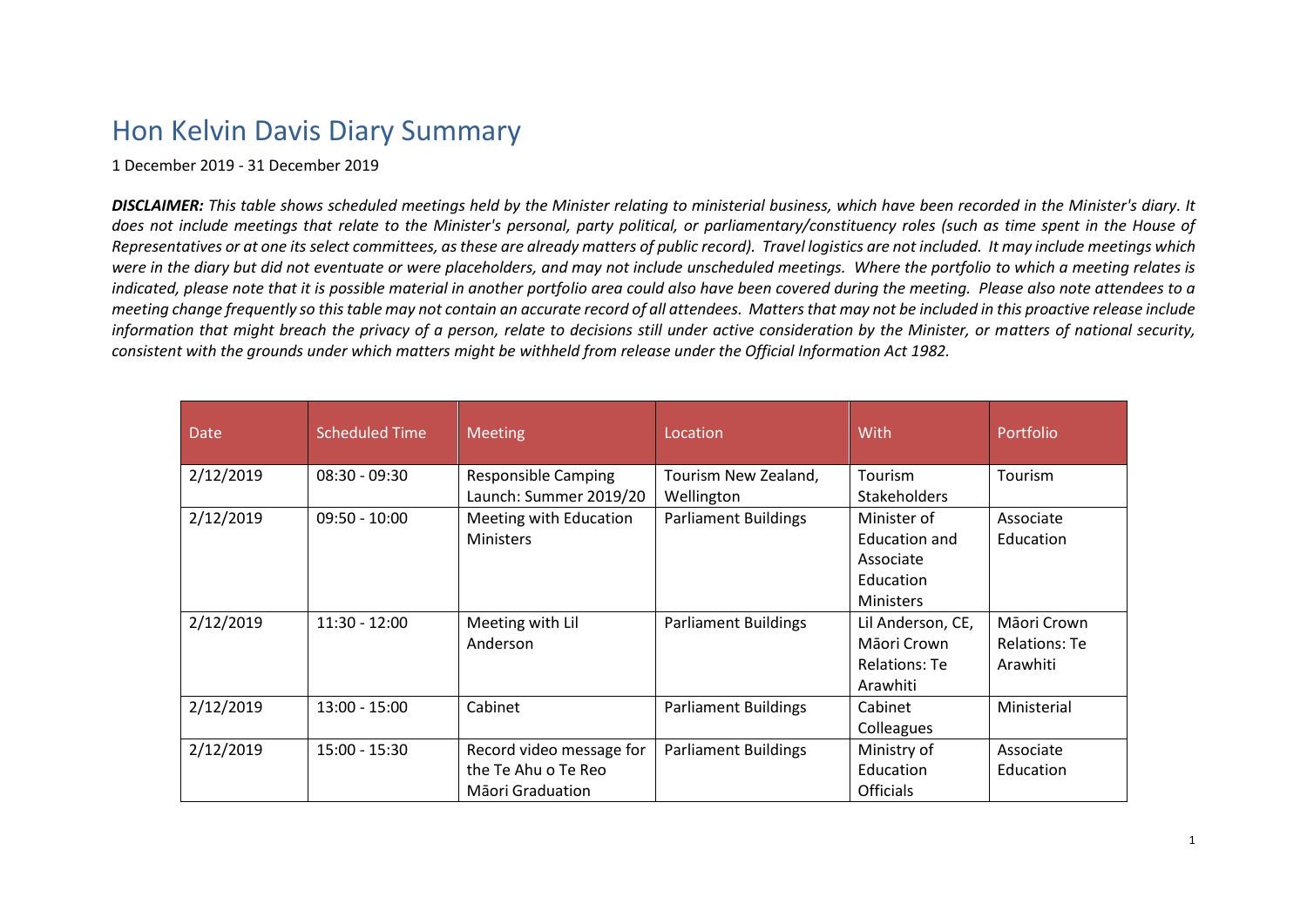| 2/12/2019 | $15:30 - 16:30$ | <b>Corrections Officials</b>                                                    | <b>Parliament Buildings</b> | Corrections<br><b>Officials</b>                                                               | Corrections                                                                 |
|-----------|-----------------|---------------------------------------------------------------------------------|-----------------------------|-----------------------------------------------------------------------------------------------|-----------------------------------------------------------------------------|
| 2/12/2019 | $16:30 - 17:00$ | Joint Minister Meeting<br>with the Productivity<br>Commission                   | <b>Parliament Buildings</b> | Hons Robertson<br>& Mahuta and<br>officials                                                   | Tourism                                                                     |
| 2/12/2019 | $17:00 - 17:30$ | MCH, MCR & Associate<br><b>Education Officials</b>                              | <b>Parliament Buildings</b> | Ministry of<br>Culture &<br>Heritage; Te<br>Arawhiti &<br>Associate<br>Education<br>Officials | Māori Crown<br><b>Relations: Te</b><br>Arawhiti &<br>Associate<br>Education |
| 3/12/2019 | $08:30 - 09:15$ | <b>MBIE Tourism Officials</b>                                                   | <b>Parliament Buildings</b> | <b>Tourism Officials</b>                                                                      | Tourism                                                                     |
| 3/12/2019 | $12:30 - 13:00$ | <b>Multi Minister Meeting</b>                                                   | <b>Parliament Buildings</b> | Prime Minister,<br>Hons Little,<br>Mahuta, Henare<br>and Officials                            | Māori Crown<br><b>Relations: Te</b><br>Arawhiti                             |
| 3/12/2019 | $15:15 - 15:30$ | Meeting with Lil<br>Anderson                                                    | <b>Parliament Buildings</b> | Lil Anderson                                                                                  | Māori Crown<br><b>Relations: Te</b><br>Arawhiti                             |
| 3/12/2019 | $16:00 - 17:00$ | <b>Māori Crown Relations:</b><br>Te Arawhiti Committee<br>(MCR)                 | <b>Parliament Buildings</b> | Cabinet<br>Committee<br>Colleagues                                                            | Ministerial                                                                 |
| 3/12/2019 | 17:00 - 18:00   | <b>Cabinet Priorities</b><br>Committee (CPC)                                    | <b>Parliament Buildings</b> | Cabinet<br>Committee<br>Colleagues                                                            | Ministerial                                                                 |
| 4/12/2019 | $08:00 - 08:30$ | Withheld under section<br>9(2)(f)(iv) of the Official<br><b>Information Act</b> |                             |                                                                                               |                                                                             |
| 4/12/2019 | $08:30 - 09:00$ | Meeting with Simon<br>Upton                                                     | <b>Parliament Buildings</b> | Simon Upton,<br>Parliamentary<br>Commissioner                                                 | Tourism                                                                     |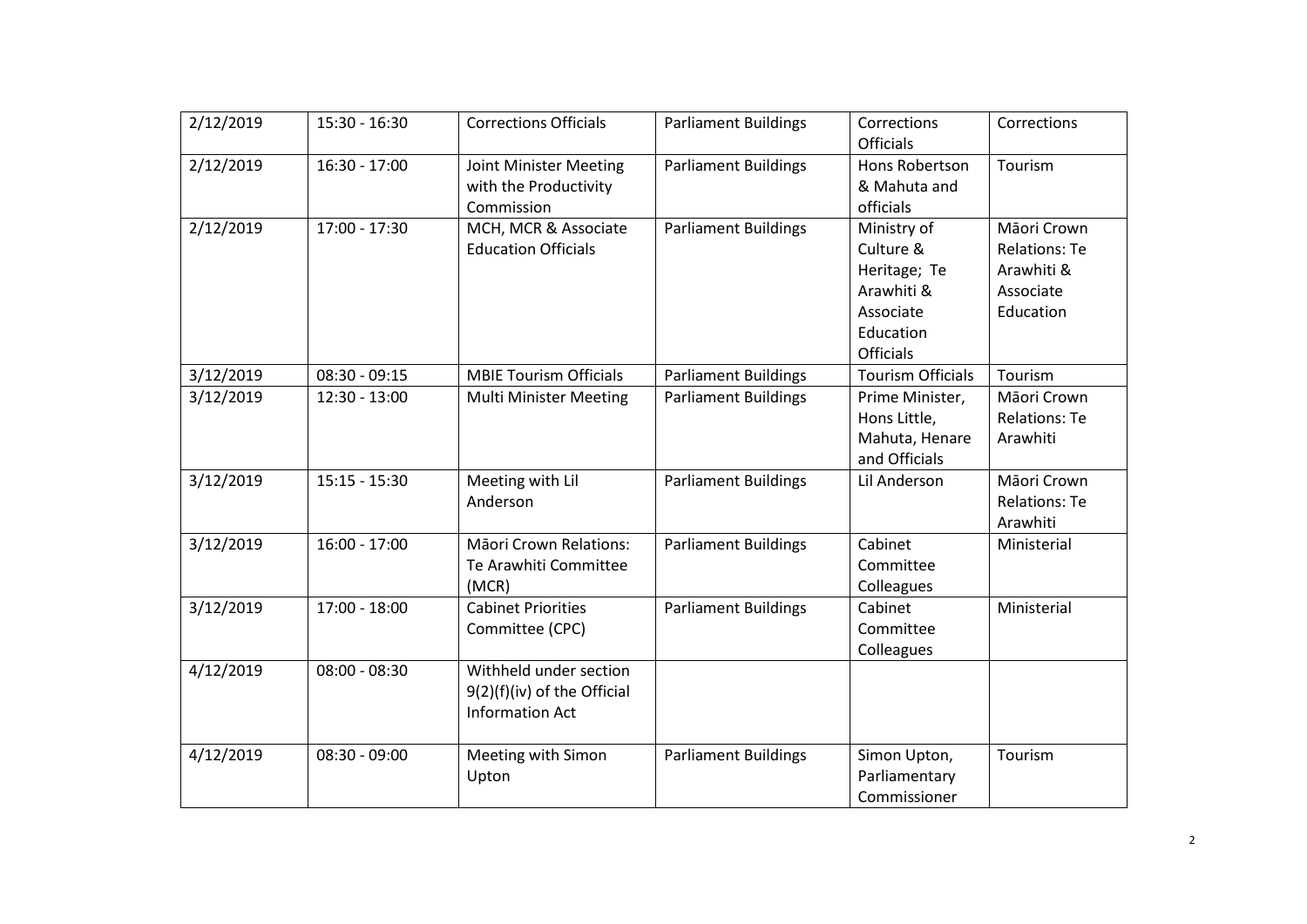|           |                 |                               |                             | for the<br>Environment |                      |
|-----------|-----------------|-------------------------------|-----------------------------|------------------------|----------------------|
| 4/12/2019 | $09:00 - 09:30$ | Appointments & Honours        | <b>Parliament Buildings</b> | Cabinet                | Ministerial          |
|           |                 | Committee (APH)               |                             | Committee              |                      |
|           |                 |                               |                             | Colleagues             |                      |
| 4/12/2019 | $09:30 - 11:00$ | Social Wellbeing              | <b>Parliament Buildings</b> | Cabinet                | Ministerial          |
|           |                 | Committee (SWC)               |                             | Committee              |                      |
|           |                 |                               |                             | Colleagues             |                      |
| 4/12/2019 | $11:00 - 11:30$ | <b>Economic Development</b>   | <b>Parliament Buildings</b> | Ministerial Sub-       | Ministerial          |
|           |                 | <b>Strategy Subcommittee</b>  |                             | Committee              |                      |
|           |                 |                               |                             | <b>Members</b>         |                      |
| 4/12/2019 | $11:30 - 12:00$ | <b>Economic Development</b>   | <b>Parliament Buildings</b> | Cabinet                | Ministerial          |
|           |                 | Committee (DEV)               |                             | Committee              |                      |
|           |                 |                               |                             | Colleagues             |                      |
| 4/12/2019 | $12:00 - 12:30$ | Withheld under section        |                             |                        |                      |
|           |                 | 9(2)(f)(iv) of the Official   |                             |                        |                      |
|           |                 | <b>Information Act</b>        |                             |                        |                      |
|           |                 |                               |                             |                        |                      |
| 4/12/2019 | $12:30 - 13:00$ | Withheld under section        |                             |                        |                      |
|           |                 | $9(2)(f)(iv)$ of the Official |                             |                        |                      |
|           |                 | <b>Information Act</b>        |                             |                        |                      |
|           |                 |                               |                             |                        |                      |
| 4/12/2019 | $15:15 - 15:30$ | <b>MEDIA: Phone interview</b> | <b>Parliament Buildings</b> | Meriana                | Media                |
|           |                 | with Meriana Johnsen          |                             | Johnsen, Radio         |                      |
|           |                 | (RNZ)                         |                             | <b>NZ</b>              |                      |
| 4/12/2019 | $15:30 - 16:30$ | <b>Māori Crown Relations:</b> | <b>Parliament Buildings</b> | Māori Crown            | Māori Crown          |
|           |                 | Te Arawhiti Officials         |                             | <b>Relations: Te</b>   | <b>Relations: Te</b> |
|           |                 |                               |                             | Arawhiti Officials     | Arawhiti             |
| 4/12/2019 | $16:30 - 17:30$ | <b>Education Officials</b>    | <b>Parliament Buildings</b> | Ministry of            | Associate            |
|           |                 |                               |                             | Education              | Education            |
|           |                 |                               |                             | <b>Officials</b>       |                      |
| 4/12/2019 | $19:00 - 20:00$ | <b>Ministerial Meeting</b>    | <b>Parliament Buildings</b> | Prime Minister,        | Corrections          |
|           |                 |                               |                             | Justice Sector         |                      |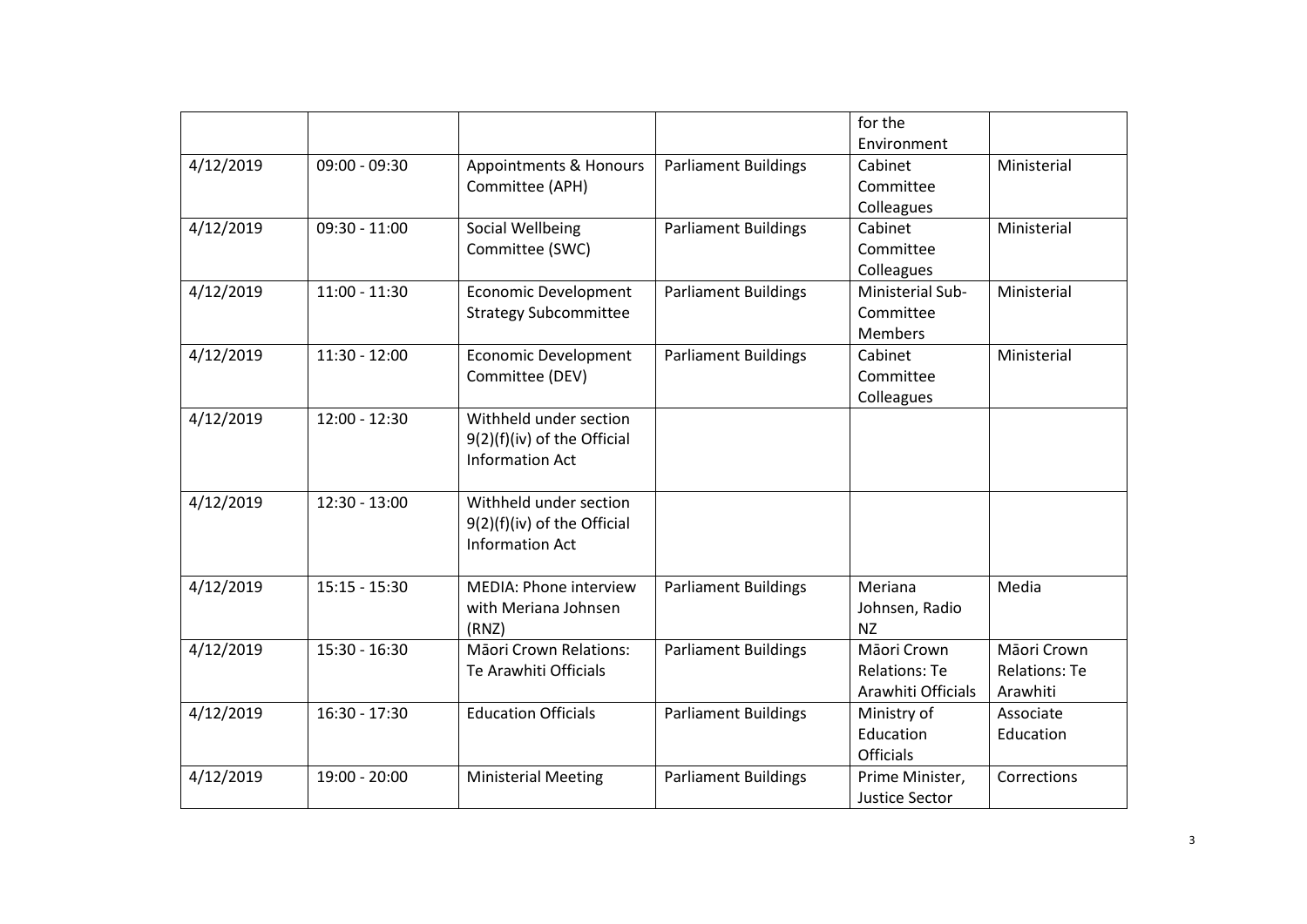|           |                 |                                                                                 |                                      | Ministers and<br>Officials                                                                                    |                                                 |
|-----------|-----------------|---------------------------------------------------------------------------------|--------------------------------------|---------------------------------------------------------------------------------------------------------------|-------------------------------------------------|
| 4/12/2019 | $20:45 - 21:15$ | Withheld under section<br>9(2)(f)(iv) of the Official<br><b>Information Act</b> |                                      |                                                                                                               |                                                 |
| 5/12/2019 | $09:15 - 10:15$ | Environment, Energy and<br>Climate Committee (ENV)                              | <b>Parliament Buildings</b>          | Cabinet<br>Committee<br>Colleagues                                                                            | Ministerial                                     |
| 5/12/2019 | $10:30 - 11:00$ | Meeting with Te Rūnanga<br>Nui o Ngā Kura Kaupapa<br>Māori                      | <b>Parliament Buildings</b>          | Te Rūnanga Nui o<br>Ngā Kura<br>Kaupapa Māori                                                                 | Associate<br>Education                          |
| 5/12/2019 | $11:30 - 12:30$ | SPEECH: Unveiling of the<br><b>Thompson Street Bail</b><br>House                | Mt Cook, Wellington                  | Leigh Marsh,<br>Corrections; Glen<br>Buckner,<br><b>Salvation Army</b><br>and invited<br>guests               | Corrections                                     |
| 5/12/2019 | $15:30 - 16:15$ | Meeting with KiwiRail                                                           | <b>Wellington Railway</b><br>Station | Greg Miller,<br>Group CE; Usman<br>Pervaiz, Group<br>GM-Innovation<br>and Strategic<br>$Growth -$<br>KiwiRail | Tourism                                         |
| 6/12/2019 | $10:30 - 11:00$ | <b>MEDIA: Phone interview</b><br>with Elisabeth Easther,<br>NZ Herald           | <b>Phone Call</b>                    | Elisabeth<br>Easther, NZ<br>Herald                                                                            | Media                                           |
| 6/12/2019 | $16:00 - 18:30$ | Attend the Tuia 250<br>Whakaraupō Pōwhiri                                       | Te Wheke Marae,<br>Christchurch      | Invited guests                                                                                                | Māori Crown<br><b>Relations: Te</b><br>Arawhiti |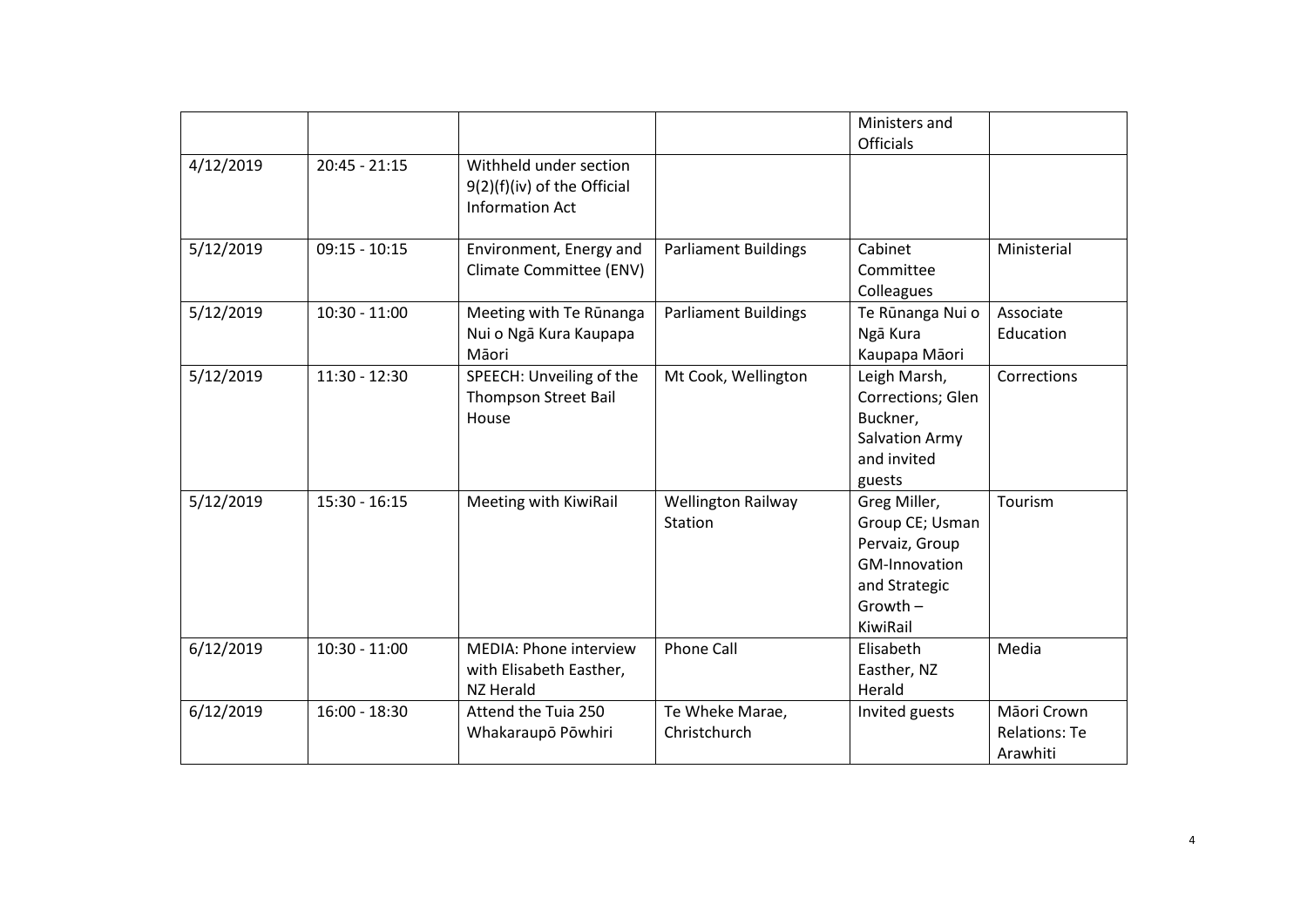| 10/12/2019 | $12:00 - 13:00$ | Withheld under section<br>9(2)(f)(iv) of the Official<br><b>Information Act</b> |                             |                                                                                                      |                                                                             |
|------------|-----------------|---------------------------------------------------------------------------------|-----------------------------|------------------------------------------------------------------------------------------------------|-----------------------------------------------------------------------------|
| 10/12/2019 | $21:30 - 22:00$ | Joint Minister Meeting                                                          | <b>Parliament Buildings</b> | Representatives<br>from Waikato-<br>Tainui, Hons<br>Little, Mahuta &<br>Parker                       | Māori Crown<br><b>Relations: Te</b><br>Arawhiti                             |
| 11/12/2019 | $08:00 - 08:30$ | <b>MCH Officials</b>                                                            | <b>Parliament Buildings</b> | Ministry of<br>Culture &<br>Heritage; Te<br>Arawhiti &<br>Associate<br>Education<br><b>Officials</b> | Māori Crown<br><b>Relations: Te</b><br>Arawhiti &<br>Associate<br>Education |
| 11/12/2019 | $08:30 - 09:00$ | Māori Crown Relations:<br>Te Arawhiti Officials                                 | <b>Parliament Buildings</b> | Māori Crown<br><b>Relations: Te</b><br>Arawhiti Officials                                            | Māori Crown<br><b>Relations: Te</b><br>Arawhiti                             |
| 11/12/2019 | 09:00 - 09:30   | Appointments & Honours<br>Committee (APH)                                       | <b>Parliament Buildings</b> | Cabinet<br>Committee<br>Colleagues                                                                   | Ministerial                                                                 |
| 11/12/2019 | $09:30 - 11:00$ | Social Wellbeing<br>Committee (SWC)                                             | <b>Parliament Buildings</b> | Cabinet<br>Committee<br>Colleagues                                                                   | Ministerial                                                                 |
| 11/12/2019 | $11:00 - 11:30$ | <b>Economic Development</b><br><b>Strategy Subcommittee</b>                     | <b>Parliament Buildings</b> | Ministerial Sub-<br>Committee<br><b>Members</b>                                                      | Ministerial                                                                 |
| 11/12/2019 | $11:30 - 12:30$ | <b>Economic Development</b><br>Committee (DEV)                                  | <b>Parliament Buildings</b> | Cabinet<br>Committee<br>Colleagues                                                                   | Ministerial                                                                 |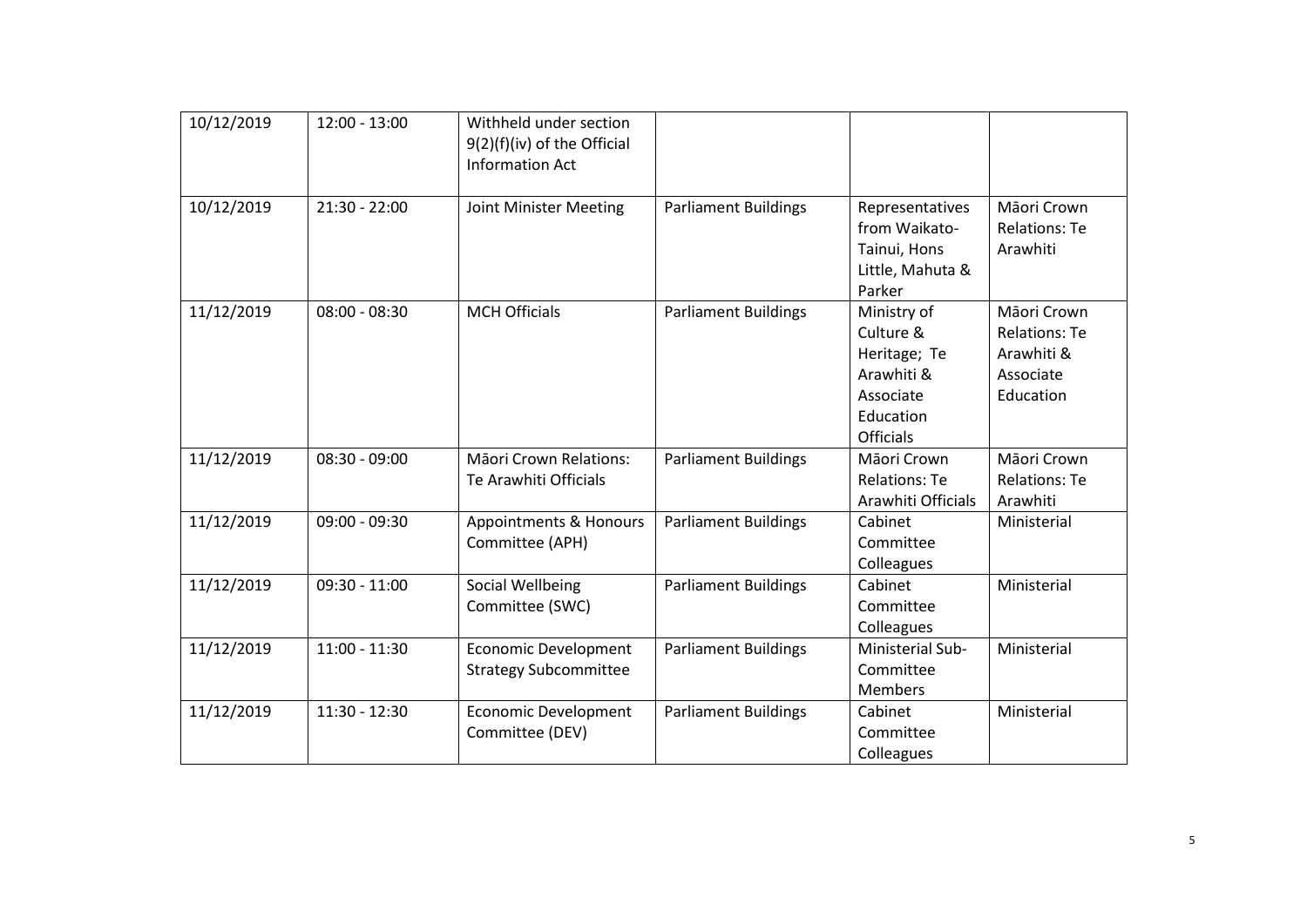| 11/12/2019 | $15:30 - 16:00$ | Ministerial Leadership            | <b>Parliament Buildings</b> | Ministerial             | Corrections          |
|------------|-----------------|-----------------------------------|-----------------------------|-------------------------|----------------------|
|            |                 | <b>Group on Disability Issues</b> |                             | Leadership              |                      |
|            |                 |                                   |                             | <b>Group Colleagues</b> |                      |
| 11/12/2019 | $16:00 - 17:00$ | Joint Minister Meeting            | <b>Parliament Buildings</b> | Prime Minister,         | Māori Crown          |
|            |                 |                                   |                             | Hons Davis,             | <b>Relations: Te</b> |
|            |                 |                                   |                             | Little, Mahuta,         | Arawhiti             |
|            |                 |                                   |                             | Parker, Henare,         |                      |
|            |                 |                                   |                             | Officials and Iwi       |                      |
|            |                 |                                   |                             | Chairs                  |                      |
|            |                 |                                   |                             | representatives         |                      |
| 11/12/2019 | 17:30 - 18:00   | Attend the Ministry of            | Ministry of Education,      | Ministry of             | Associate            |
|            |                 | <b>Education Stakeholder</b>      | Wellington                  | Education               | Education            |
|            |                 | Function                          |                             | Stakeholders            |                      |
| 12/12/2019 | $07:15 - 08:15$ | Attend the Justice Sector         | <b>Parliament Buildings</b> | Hon Little &            | Corrections          |
|            |                 | Breakfast event hosted            |                             | Invited attendees       |                      |
|            |                 | by Hon Little                     |                             |                         |                      |
| 12/12/2019 | $08:30 - 08:45$ | <b>Corrections Officials</b>      | <b>Parliament Buildings</b> | Christine               | Corrections          |
|            |                 |                                   |                             | Stevenson, Chief        |                      |
|            |                 |                                   |                             | Executive;              |                      |
|            |                 |                                   |                             | Andrew                  |                      |
|            |                 |                                   |                             | Robertson,              |                      |
|            |                 |                                   |                             | Deputy Chief            |                      |
|            |                 |                                   |                             | Executive,              |                      |
|            |                 |                                   |                             | Finance, Property       |                      |
|            |                 |                                   |                             | and Technology);        |                      |
|            |                 |                                   |                             | and Craig               |                      |
|            |                 |                                   |                             | Erskine,                |                      |
|            |                 |                                   |                             | Manager, New            |                      |
|            |                 |                                   |                             | Networks-               |                      |
|            |                 |                                   |                             | Corrections.            |                      |
| 12/12/2019 | $08:45 - 09:15$ | Meeting with Hon Parker           | <b>Parliament Buildings</b> | Hon Parker and          | Corrections          |
|            |                 |                                   |                             | officials               |                      |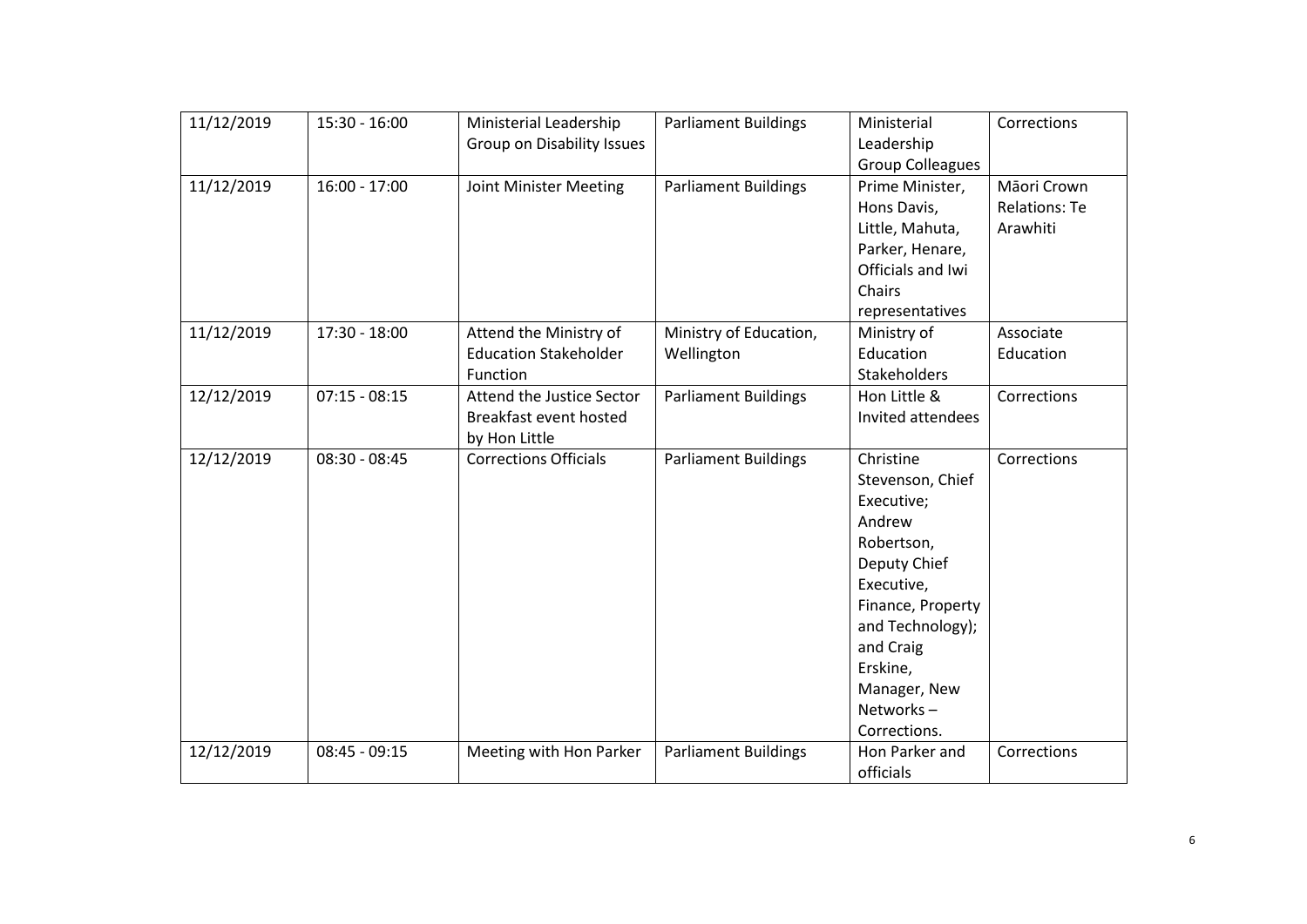| 12/12/2019 | $09:15 - 10:15$ | Government<br>Administration and<br><b>Expenditure Review</b><br>Committee (GOV) | <b>Parliament Buildings</b> | Cabinet<br>Committee<br>Colleagues                                                                                            | Ministerial                                     |
|------------|-----------------|----------------------------------------------------------------------------------|-----------------------------|-------------------------------------------------------------------------------------------------------------------------------|-------------------------------------------------|
| 12/12/2019 | $10:15 - 11:00$ | <b>Education Officials</b>                                                       | <b>Parliament Buildings</b> | Ministry of<br>Education<br><b>Officials</b>                                                                                  | Associate<br>Education                          |
| 12/12/2019 | $11:00 - 11:30$ | Meeting with Joanne<br>Hayes, MP                                                 | <b>Parliament Buildings</b> | Joanne Hayes,<br><b>MP</b>                                                                                                    | Māori Crown<br><b>Relations: Te</b><br>Arawhiti |
| 12/12/2019 | $11:45 - 12:30$ | <b>Tourism NZ Officials</b>                                                      | <b>Parliament Buildings</b> | Tourism NZ<br>Officials                                                                                                       | Tourism                                         |
| 12/12/2019 | $12:30 - 13:00$ | Meeting with Peter<br>Hughes and Helene<br>Quilter                               | <b>Parliament Buildings</b> | Peter Hughes,<br><b>State Services</b><br>Commissioner;<br>Helene Quilter,<br><b>Deputy State</b><br>Services<br>Commissioner | Corrections                                     |
| 12/12/2019 | $15:30 - 15:45$ | Meeting with MCH and<br>Māori Crown Relations:<br>Te Arawhiti Officials          | <b>Parliament Buildings</b> | MCH and Māori<br><b>Crown Relations:</b><br>Te Arawhiti<br><b>Officials</b>                                                   | <b>Tuia 250</b>                                 |
| 12/12/2019 | $16:15 - 17:00$ | <b>Education Strategy</b><br>Session                                             | <b>Parliament Buildings</b> | Hon Hipkins and<br>Ministry of<br>Education<br>Officials                                                                      | Associate<br>Education                          |
| 13/12/2019 | $11:30 - 15:15$ | Minister in Whakatane                                                            | Whakatane                   | Affected groups<br>of Whaakari<br>eruption                                                                                    | Ministerial                                     |
| 16/12/2019 | $08:00 - 09:00$ | <b>Māori Crown Relations:</b><br>Te Arawhiti Officials                           | <b>Parliament Buildings</b> | Māori Crown<br><b>Relations: Te</b><br>Arawhiti Officials                                                                     | Māori Crown<br><b>Relations: Te</b><br>Arawhiti |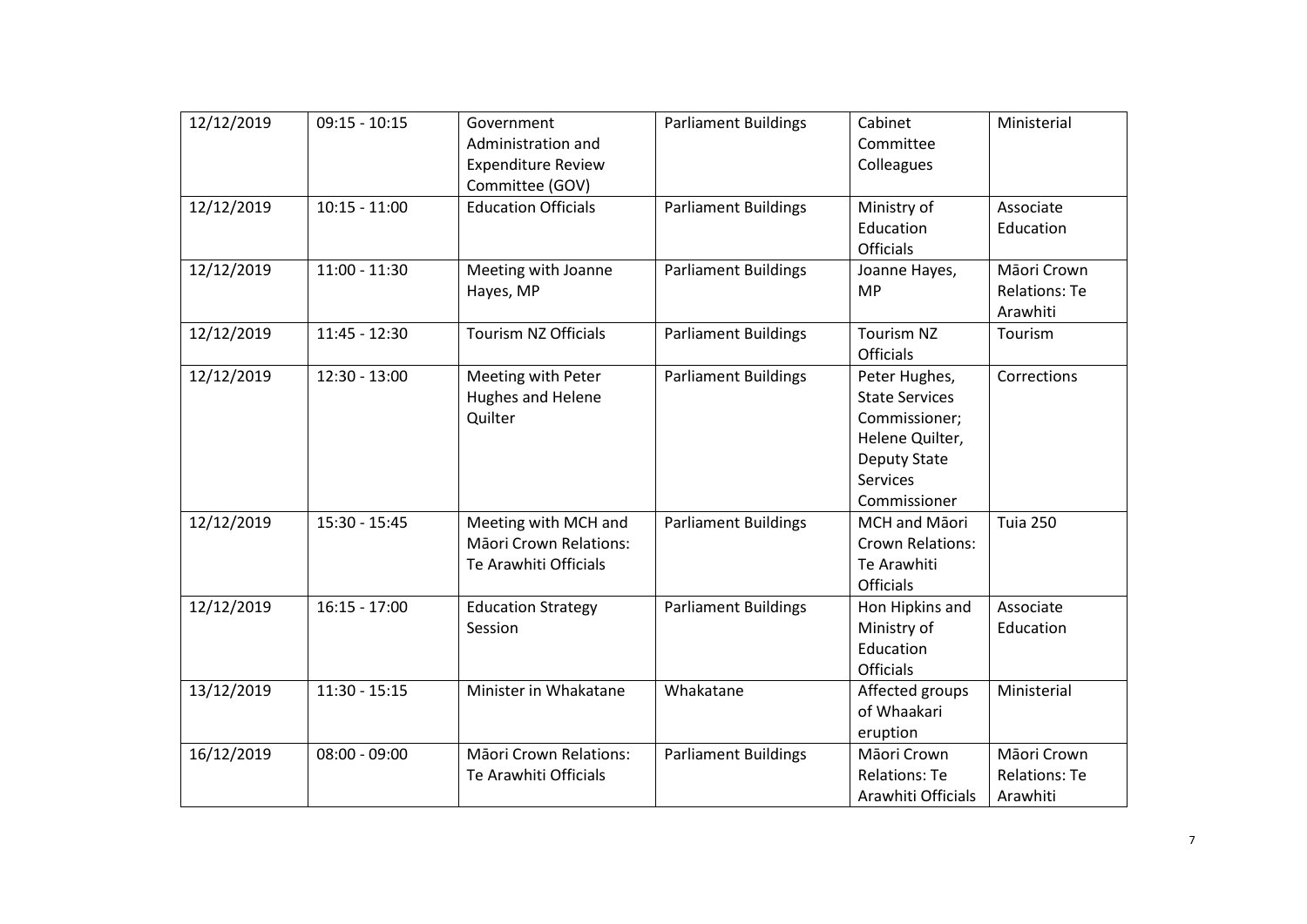| 16/12/2019 | $09:00 - 09:30$ | MCH, MCR & Associate<br><b>Education Officials</b> | <b>Parliament Buildings</b> | Ministry of<br>Culture &<br>Heritage; Te<br>Arawhiti &<br>Associate<br>Education               | Māori Crown<br><b>Relations: Te</b><br>Arawhiti &<br>Associate<br>Education |
|------------|-----------------|----------------------------------------------------|-----------------------------|------------------------------------------------------------------------------------------------|-----------------------------------------------------------------------------|
| 16/12/2019 | $09:50 - 10:00$ | Meeting with Education<br>Ministers                | <b>Parliament Buildings</b> | <b>Officials</b><br>Minister of<br><b>Education and</b><br>Associate<br>Education<br>Ministers | Associate<br>Education                                                      |
| 16/12/2019 | $11:15 - 11:45$ | Meeting with Daryn Bean                            | <b>Parliament Buildings</b> | Daryn Bean,<br><b>Deputy Secretary</b><br>- Māori<br>Education, MoE                            | Associate<br>Education                                                      |
| 16/12/2019 | $11:45 - 12:30$ | <b>MBIE Tourism Officials</b>                      | <b>Parliament Buildings</b> | <b>MBIE Tourism</b><br><b>Officials</b>                                                        | Tourism                                                                     |
| 16/12/2019 | $13:00 - 15:00$ | Cabinet                                            | <b>Parliament Buildings</b> | Cabinet<br>Colleagues                                                                          | Ministerial                                                                 |
| 16/12/2019 | $15:30 - 16:30$ | <b>Corrections Officials</b>                       | <b>Parliament Buildings</b> | Corrections<br><b>Officials</b>                                                                | Corrections                                                                 |
| 17/12/2019 | $11:00 - 14:30$ | Tuia 250 Closing<br>Ceremony                       | Tuahuru Marae, Māhia        | Prime Minister &<br>Invited guests                                                             | <b>Tuia 250</b>                                                             |
| 18/12/2019 | $09:30 - 11:00$ | <b>Education Strategy</b><br>Session               | <b>Parliament Buildings</b> | Hon Hipkins and<br>Education<br>officials                                                      | Associate<br>Education                                                      |
| 18/12/2019 | $11:45 - 12:15$ | <b>Education Officials</b>                         | <b>Parliament Buildings</b> | Education<br>officials                                                                         | Associate<br>Education                                                      |
| 18/12/2019 | $13:00 - 13:15$ | MEDIA: Phone interview<br>with Tess Brunton (RNZ)  | <b>Phone Call</b>           | Tess Brunton,<br>Radio New<br>Zealand                                                          | Tourism                                                                     |